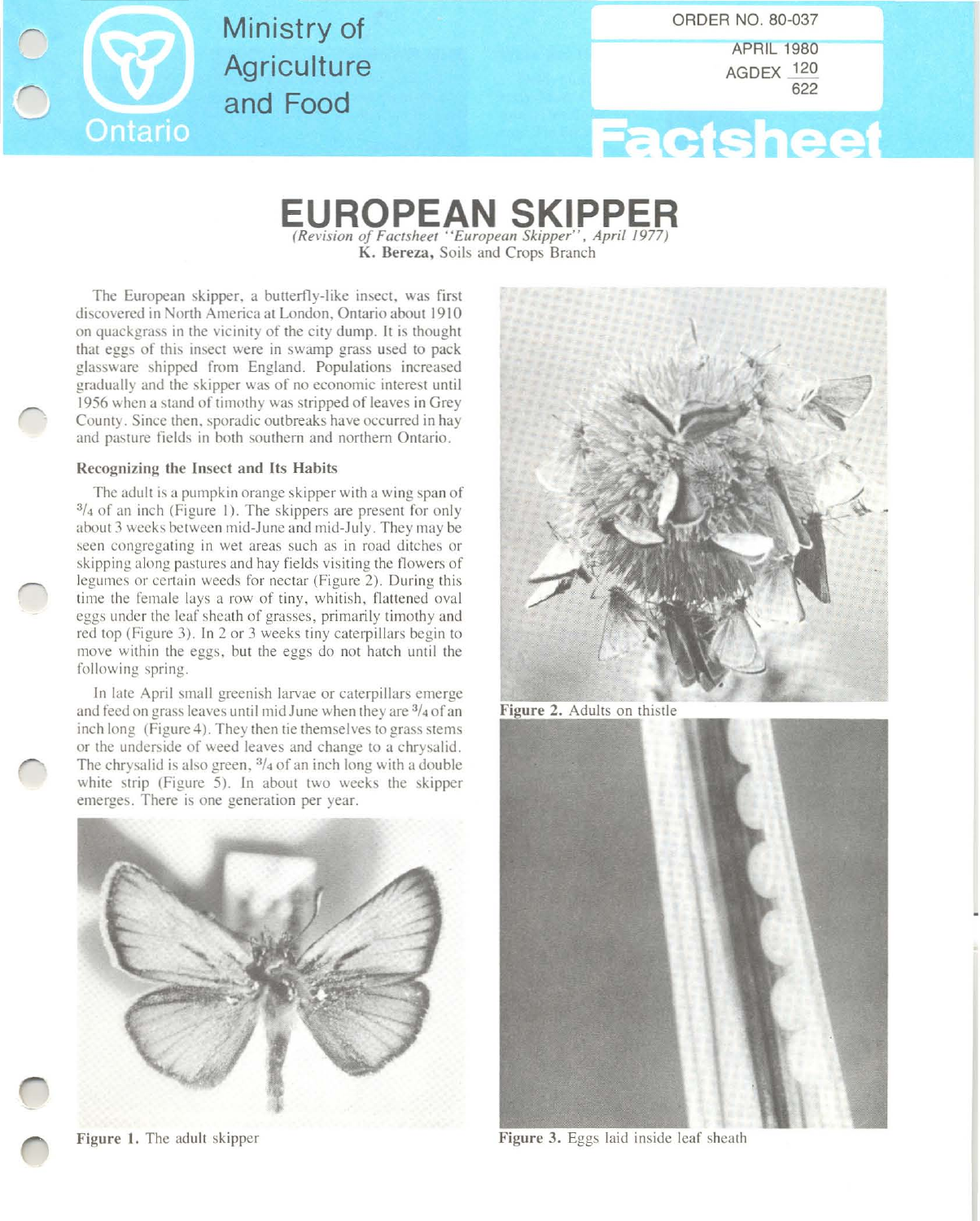

Figure 4. Half to full grown caterpillars



Figure 5. Chrysalids attached to debris

#### Plant Preference

To date, the European skipper has only been a pest on grasses in pastures and hay fields. It prefers timothy but will feed on most of the common grasses in Ontario.

## **Crop Damage**

The larva or caterpillar is the destructive life stage of the insect. Initially. it rolls the grass leaf by bringing the edges together and fastening them with silk. This forms a protective tunnel as it feeds within from the leaf tip downward.

Damage to plants usually consists of a combination of leaf rolling. leaf gouging (Figure 6) and stripping of leaves. When the insect population is very high the caterpillars will also feed on the heads of plants (Figure 7) and leave only the stems remaining in a field (Figure 8). This results in a reduction in yield and quality of the forage. In seed production. damaged and missing leaves can result in shrunken and poorly filled seeds as well as a reduction in the number of seeds.

![](_page_1_Picture_9.jpeg)

**Figure 6.** Leaf roll and gouging damage